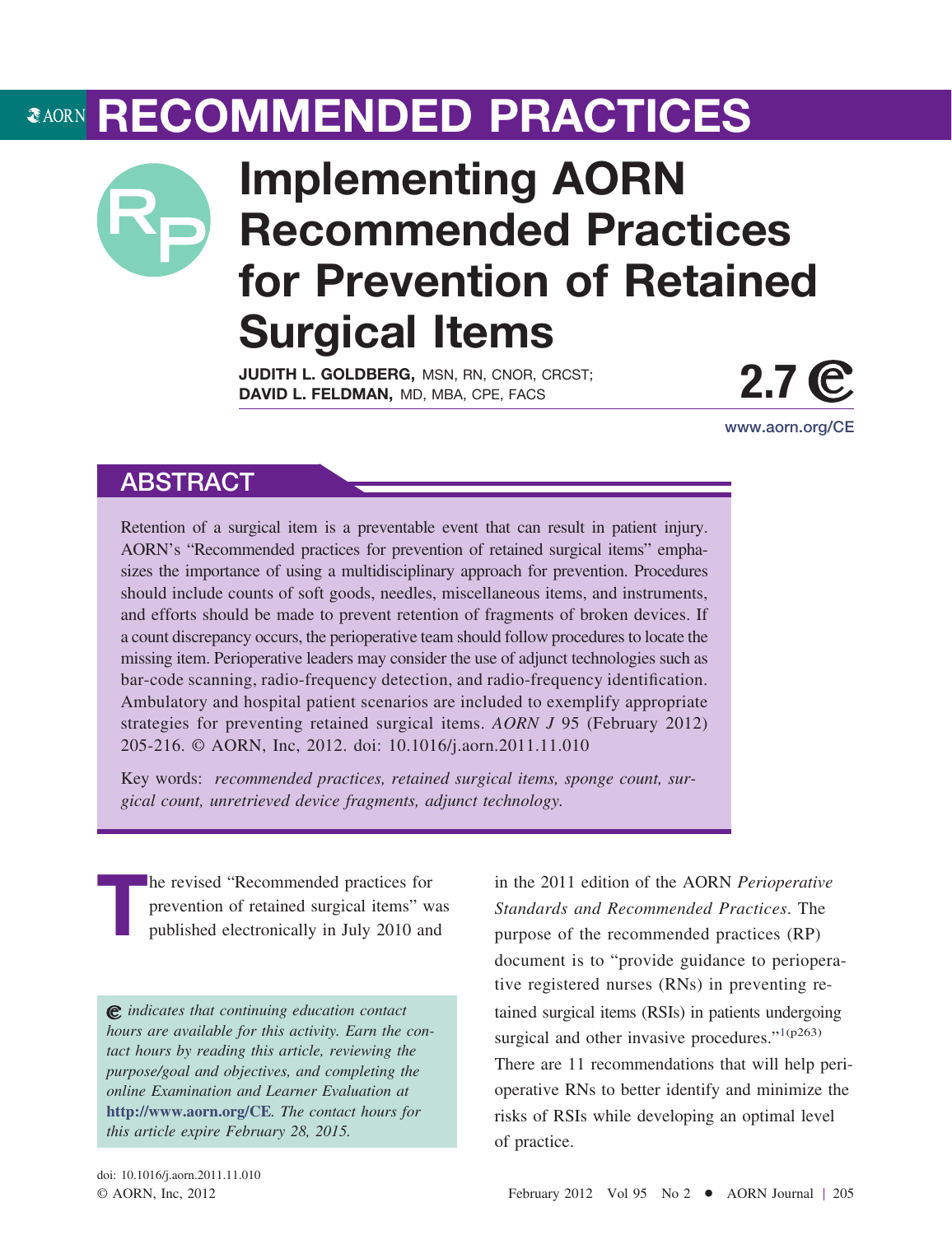#### **WHAT'S NEW?**

The revised RP document replaces the "Recommended practices for sponge, sharp, and instrument counts.["2](#page-10-1) The title was updated to reflect the full scope of preventing RSIs, which includes counting sponges, sharps, and instruments, as well as the additional actions that should be taken beyond counting to prevent RSIs. The revised RP document emphasizes the role of the entire surgical team in preventing RSIs, discusses unretrieved device fragments, contains further suggestions regarding the role of imaging, and briefly mentions the role of adjunct technologies.

#### **RATIONALE**

The National Quality Forum includes RSIs on its list of serious reportable events, $3$  the Centers for Medicare & Medicaid Services has referred to an RSI as a "never event," and RSI is on the list of hospital-acquired conditions that could reasonably have been prevented.<sup>4</sup> The Joint Commission considers an RSI to be a "sentinel event" that requires investigation. $5$  In addition, preventing injuries that result from care that is intended to help patients is one of six Institute of Medicine goals to achieve a better health care system.<sup>1</sup>

A review of the literature indicates that the reported rate of occurrence of RSIs varies greatly. However, the literature does indicate that emergency surgery, an unplanned change in the surgical procedure, a patient with a high mean body mass index, incorrect counts of sponges and instruments, multiple surgical teams, and breakdowns in communication are all factors that can lead to an increased risk of an RSI.<sup>6-8</sup>

Counts are performed to decrease the potential for harm to the patient and to account for all items on the surgical field. Developing "standardized, transparent, verifiable, reliable practices"<sup>[1\(](#page-10-0)p263)</sup> is the responsibility of the health care organization. In addition to manual counts, the use of adjunct technologies provides additional support in the prevention of RSIs. Because the entire surgical team may be held legally responsible for RSIs, it is crucial that changes in behavior and organizational culture occur to reduce risk. In addition, many third-party payers will no longer reimburse for treatment performed as a result of an RSI, which makes RSI prevention important to the facility's bottom line.

For reporting purposes, many entities have defined the end of the surgical procedure as the point when the incision is closed, even if the patient is still under anesthesia and still in the OR. The National Quality Forum (NQF) recently proposed a

## Educational Resources

AORN provides a number of educational resources on the topics of performing surgical counts and preventing retained surgical items:

- AORN Video Library: *Preventing Retained Surgical Items* (Ciné-Med, 2011). *[http://cine-med.com/index.php?nav](http://cine-med.com/index.php?nav==aorn)*!*aorn.*
- ! Clinical Answers: Counts/Retained Surgical Items. *[http://](http://www.aorn.org/Clinical_Practice/Clinical_Answers/Clinical_Answers.aspx/) [www.aorn.org/Clinical\\_Practice/Clinical\\_Answers/Clinical\\_](http://www.aorn.org/Clinical_Practice/Clinical_Answers/Clinical_Answers.aspx/) [Answers.aspx.](http://www.aorn.org/Clinical_Practice/Clinical_Answers/Clinical_Answers.aspx/)*
- Confidence-Based Learning Module: Retained Surgical Items. *[http://www.aorn.org/Education/Curriculum/Confidence\\_](http://www.aorn.org/Education/Curriculum/Confidence_Based_Learning/Retained_Surgical_Items.aspx) [Based\\_Learning/Retained\\_Surgical\\_Items.aspx.](http://www.aorn.org/Education/Curriculum/Confidence_Based_Learning/Retained_Surgical_Items.aspx)*

*Web site access verified December 22, 2011*.

new definition of when surgery ends as after ". . . final surgical counts confirming accuracy of counts and resolving any discrepancies have concluded and the patient has been taken from the operating/procedure room."[9](#page-10-6) Some states use NQF definitions as part of their adverse event reporting,  $^{10}$  so if the updated NQF definition is approved, these states may adopt this definition as well. Perioperative RN leaders should consult with their risk management staff members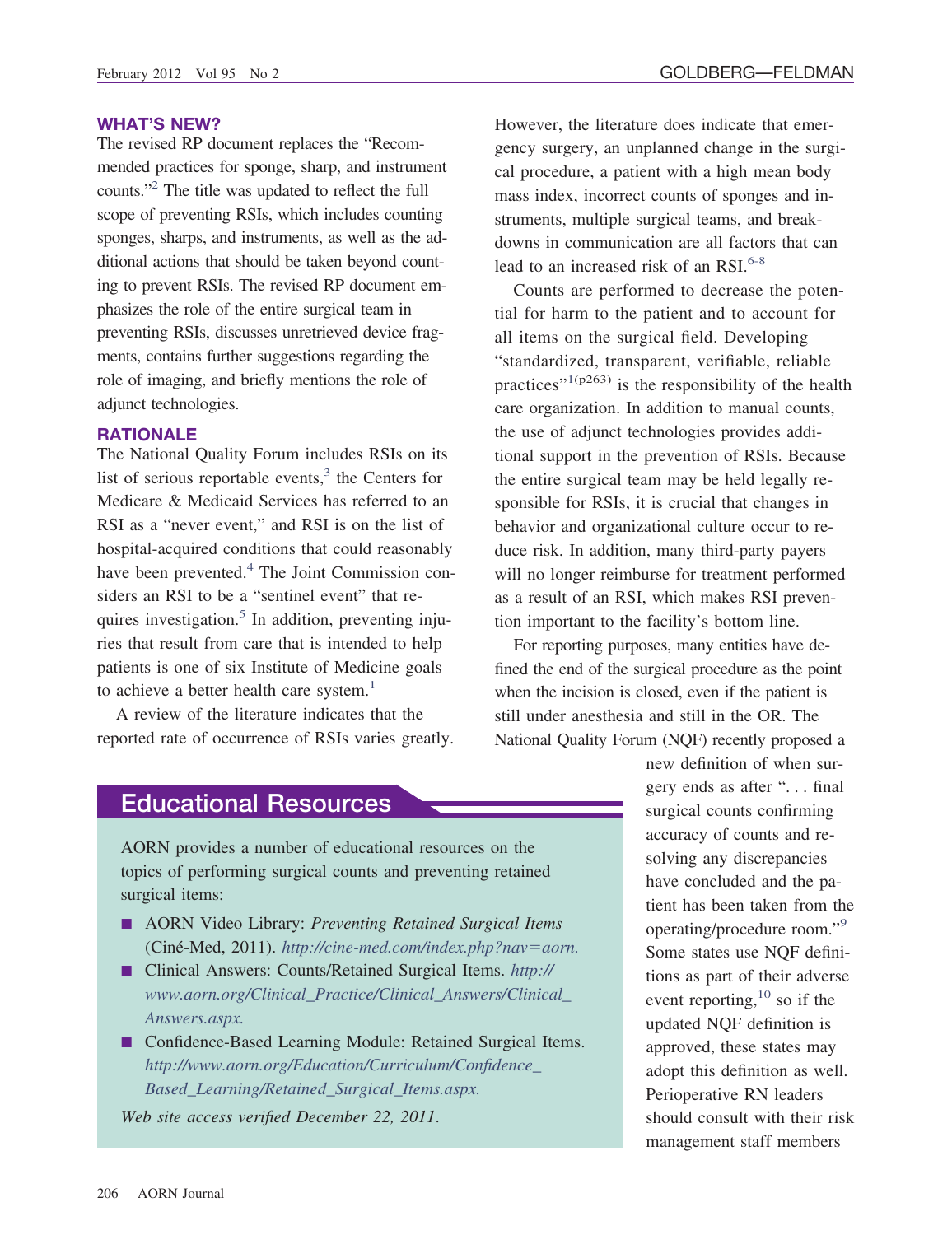to assess their state regulatory agency requirements, so they know when they have to report an RSI and so they can petition their states to change the definition if it is currently when the wound is closed. The updated NQF definition should be widely adopted because this would encourage

services staff members and other support personnel also play a role in preventing RSIs because they may discover items under a bed or elsewhere during room turnover.

One injury-prevention strategy is to create a system that accounts for all items used during a proce-

perioperative staff members to use all available methods of preventing RSIs, some of which cannot be used most reliably until the incision has been closed completely. Additionally, adop-

Nursing and surgical leaders should develop guidelines that delineate when counts should take place, with the goal of avoiding interrupting the surgeon during critical portions of the procedure or nurses during the surgical count.

tion of one standard definition will provide consistency and standardization across the country.

#### **DISCUSSION**

The following discussion examines AORN's recommendations for preventing RSIs and offers suggestions for implementing each recommendation. Perhaps the most important recommendation for the prevention of RSIs is the focus on a multidisciplinary approach that involves all members of the perioperative team. In addition, AORN provides recommendations about the types of items that should be counted and what to do in the event of a count discrepancy. Adjunct technologies are available to supplement manual counting practices. Ambulatory and hospital patient scenarios are included to exemplify appropriate RSI-prevention strategies. The perioperative nurse plays a key role in advocating for the patient and in preventing RSIs.

#### **Recommendation I**

A key element to successful implementation of the recommended practices for prevention of RSIs in an organization is a "consistent multidisciplinary approach during all surgical and invasive procedures."<sup>1(p264)</sup> Perioperative team members, including the RN circulator, scrub person, surgeon, anesthesia professionals, and others assisting in the procedure, share responsibility for preventing RSIs. Environmental

dure. A successful RSI-prevention program requires input and participation from all perioperative team members, including the perioperative nurse, surgeon, scrub person, anesthesia professionals, and risk

management personnel. Using the recommended practices as the foundation, a standardized system should be developed and implemented in each organization. Standardizing the process will reduce the potential for errors and RSIs.

Unnecessary activity and distractions should be avoided during the counting process, and counts or events that would require a count (eg, relief of the RN circulator or scrub person) should not be performed during critical portions of the surgery. A good strategy would be to have nursing and surgical leaders work together to develop enforceable guidelines that clearly delineate when counts should and should not take place, with the goal of avoiding interrupting the surgeon during critical portions of the procedure or interrupting nurses during the surgical count. The RN circulator and scrub person should follow a standardized procedure for counting, as indicated by the health care organization's policy, because errors typically result from a deviation in routine practice.<sup>1,11</sup> Standardizing the procedure for counting reduces risk and allows for continuity and efficiency within the perioperative team. Standardizing the count procedure includes the timing of when counts should occur, including initial and closing counts, relief counts, and counts when new items are added to the field.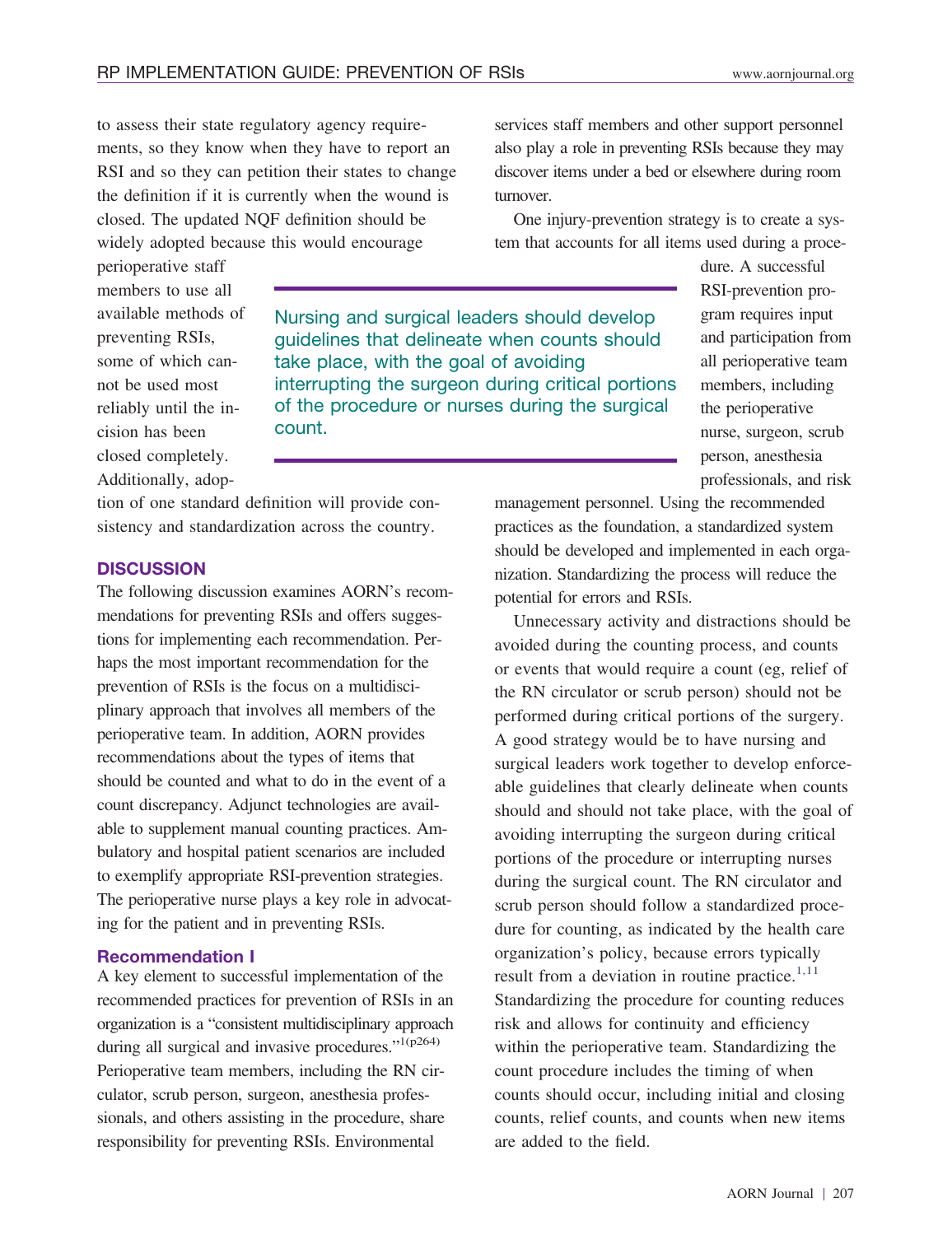may be asked to open supplies while the RN circulator is occupied with other patient care activities. Any perioperative team member who assists the surgical team by opening sterile items, such as extra sutures or ra-

The RN circulator should be an active participant in the counting process and should be observant of activities at the sterile field throughout the procedure. The RN circulator should initiate counts in collaboration with the perioperative team and provide documentation of the resolution and any discrepancies. In some instances, other team members

> Counts should be conducted when packages of miscellaneous items are opened onto sterile field, and items should be viewed by both the RN circulator and scrub person to ensure that any packaging errors are recognized.

imaging is needed. Perioperative staff members should communicate with radiology staff members regarding the best type of imaging, the most appropriate views, and what specifically is being

diopaque sponges, onto the sterile field should count the items with the scrub person, add the counted items to the count documentation, and promptly inform the RN circulator about what was added. $12,13$ Opening extra supplies without properly adding them to the count sheet or whiteboard may lead to a discrepancy at the end of the procedure. The RN should prioritize what tasks are assigned to others and consider delegating lower-priority tasks than opening counted items; however, the urgency of a situation might necessitate this delegation when patient safety is at risk.

Surgeons and first assistants also should take all possible measures to prevent an RSI by

- **n** maintaining awareness of items used,
- using only radiopaque soft goods,
- $\Box$  communicating when placing items in the wound,
- $\blacksquare$  acknowledging the start of the count process,
- $\blacksquare$  performing a methodical exploration of the wound at the initiation of the first closing count, and
- $\blacksquare$  notifying the perioperative team when items have been returned to the field after counts are completed.

Anesthesia professionals "should maintain situational awareness"<sup>1(p266)</sup> during surgical procedures. looked for, including providing a sample of the item (eg, suture needle, compressed rayon cotton pledget).

This includes planning actions so they do not interfere with the count process. Anesthesia professionals should not use counted items, and they should verify with the perioperative team that items used in the oropharynx have been inserted or removed. Radiologists and radiologic technologists also have a critical role to play in the prevention of RSIs when

#### **Recommendation II**

Any soft goods opened onto the sterile field, such as towels and sponges, should be counted and added to the count documentation. Initial counts should be performed and recorded to establish a baseline. Some recommended actions are to

- use only radiopaque soft goods, including towels, in the wound;
- $\blacksquare$  completely separate sponges;
- **u** view sponges concurrently;
- **c** count out loud:
- $\Box$  confirm that each item has a radiopaque tag;
- **I** break bands before counting takes place;
- **u.** avoid altering sponges;
- count in the same sequence every time; and
- dispense dressing sponges only after the final count has been completed.

Organizational policy should be developed to support the use of pocketed sponge bags by the RN circulator. Using pocketed sponge bags during all procedures in which soft goods will be counted increases visibility through separation of each sponge, reducing the potential for an inaccurate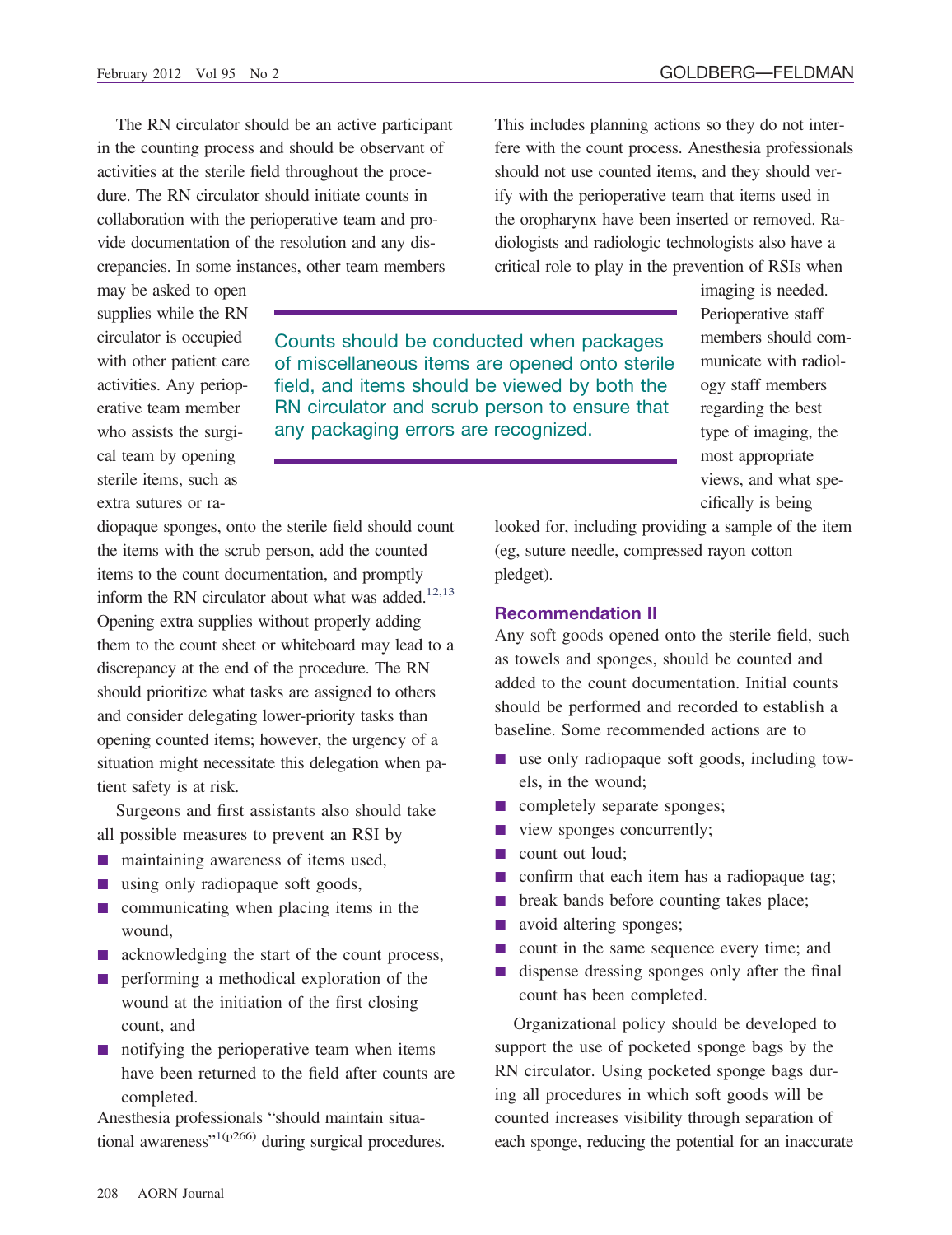count. There are several varieties of sponge counter bags available. Before a purchasing decision is made, the different types of bags should be evaluated, and the perioperative RNs should actively participate in the evaluation process and selection of the product.

Because soft goods may be used for therapeutic packing and the patient may leave the OR with the packing in place, health care organizations should establish policies and procedures to standardize processes for communicating about these items and the plan for removal. The perioperative RN should be involved in policy and procedure development and implementation of this recommendation. Considerations for the standardized plan include when and how to communicate about therapeutic packing, documentation requirements, and confirmation with the physician. Radiopaque sponges that are removed should not be included in the count for the removal procedure but should be isolated and identified as being from the original procedure. The surgeon should conduct a methodical wound exploration and possibly order an intraoperative radiograph to confirm that all items are removed. The count for the removal procedure should be documented as reconciled if all soft goods have been accounted for. The patient and the patient's family members should be informed of any items purposely left in the wound and the plan for their removal.

#### **Recommendation III**

"Sharps and other miscellaneous items that are opened onto the sterile field should be accounted for during all procedures for which sharps and miscellaneous item are used."<sup>1(p268)</sup> Many miscellaneous items are used on the sterile field and may not be radiopaque, which can lead to RSIs. Counts should be conducted when packages are opened, and package contents (eg, suture needles, blades, soft goods) should be viewed by both the RN circulator and scrub person because packaging errors can occur and, if not recognized, can

lead to incorrect counts at the conclusion of the procedure.

Multiple studies have examined what size needles might lead to injury when left in a pa-tient.<sup>[14-17](#page-11-2)</sup> Any needle has the potential to cause injury, although injury is less likely with very small needles that also may not be visible radiographically when there is a potential retention situation.<sup>[12,15,17](#page-11-0)</sup> It is critical for staff members who handle needles to carefully track which needles are in the surgical field so that if the needle counts are incorrect it is easy to identify exactly what type of needle is missing. In those facilities where procedures requiring the frequent use of small needles (ie, heart surgery, microvascular surgery) are performed, the radiology and perioperative staff members should work together to develop a clear and concise policy. The policy should specify what types of needles should be looked for on a radiograph and who should be reading the films, and it should clearly delineate who is responsible for informing the patient should this occur. This will make it easy for the staff to make decisions about how to respond to a potentially retained needle.

AORN recommends the use of containment devices for sharps as a risk-reduction strategy to prevent or reduce needle-stick injuries for anyone who might come in contact with the linens or trash from the room, as well as to prevent miscounts.<sup>18</sup> The potential also exists for items to break or separate. The scrub person should verify that items returned from the surgical field are intact to prevent retention of item fragments. When a broken item is returned, the entire team should be made aware and the wound explored.

#### **Recommendation IV**

An initial count of instruments should be performed when the sets are being assembled before sterilization to provide an inventory, but this count should not be considered the initial surgical count. An instrument count should be performed in the OR by the scrub person and RN circulator. "Instruments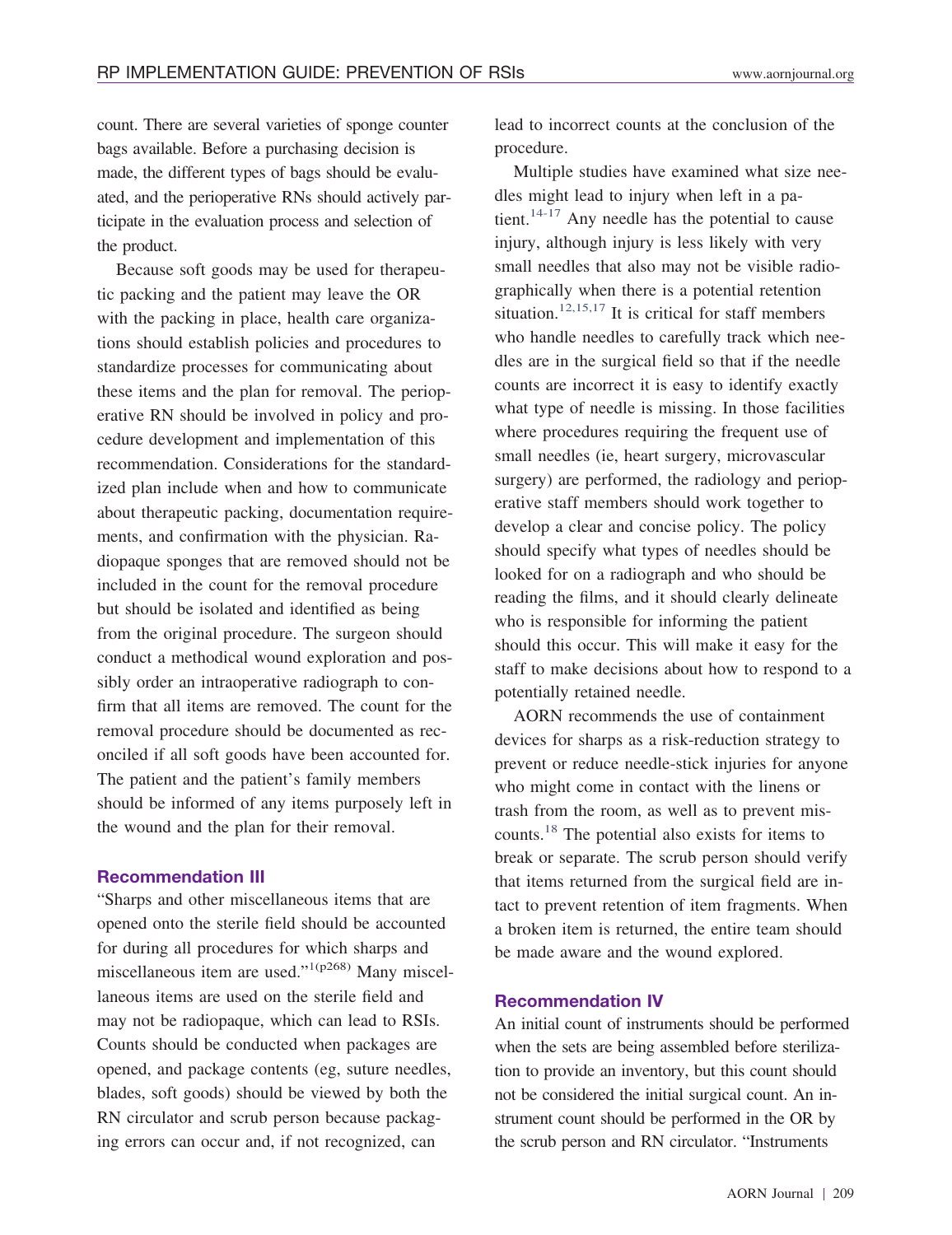

**Figure 1. X-ray of retained Potts-Smith scissors in the thoracic cavity.**

<span id="page-5-0"></span>should be accounted for on all procedures in which the likelihood exists that an instrument could be retained.["1\(](#page-10-0)p270) Retention of instruments of all shapes and sizes [\(Figure 1\)](#page-5-0) has been reported in the literature.<sup>12,19</sup> Instruments can be retained during open or minimally invasive procedures; therefore, initial instrument counts should be performed during minimally invasive procedures such as laparoscopy and thoracoscopy.

There may be instances in which instrument counts may be waived. The instances in which counts may be waived should be established by the health care organization and clearly defined in policy and procedures.

When instruments have multiple pieces, the pieces should be counted separately and documented on the count sheet. A final count of instruments should occur after all instruments have been removed from the wound and returned to the sterile field.

The use of preprinted count sheets [\(Figure 2\)](#page-6-0) helps to increase efficiency and provide a detailed inventory of what is in the instrument set. It is helpful to streamline instrument sets to include a

minimum number and type of instruments. This will also increase the ease of counting.

#### **Recommendation V**

Measures should be taken to identify and reduce the risks associated with unretrieved device fragments.

*Each year, the US Food and Drug Administration (FDA) Center for Devices and Radiological Health receives nearly 1,000 adverse event reports related to unretrieved device fragments* ... *. The FDA defines an unretrieved device fragment as "a fragment of a medical device that has separated unintentionally and remains in the patient after a procedure.*1(p272-273)[,20](#page-11-3)

One possible way to reduce the incidence of an unretrieved device fragment would be to add this item to the final time-out checklist that is reviewed before surgery so that the team members would all be aware of the possibility. As an example, during the time out, the surgeon might say, "just so everyone knows, we are removing a lap band and it is possible that a small piece may come detached, so let's be sure we check for this before we close." When device fragments are left in a surgical wound, the surgeon should inform the patient and explain the risks involved with leaving the object in the wound.<sup>21</sup> Some measures that the perioperative team can take to reduce the potential risks of an unretrieved device fragment to a patient include talking with the patient and his or her family members about how the device could migrate over time, the potential it has for leading to an infection, the types of future procedures that might need to be avoided (eg, magnetic resonance imaging), and the risks and benefits of leaving the fragment in rather than attempting to remove it. $<sup>1</sup>$ </sup>

#### **Recommendation VI**

Closing counts require standardization to reduce the potential for discrepancies. If a discrepancy is identified, the perioperative nurse should collaborate with the other surgical team members to initiate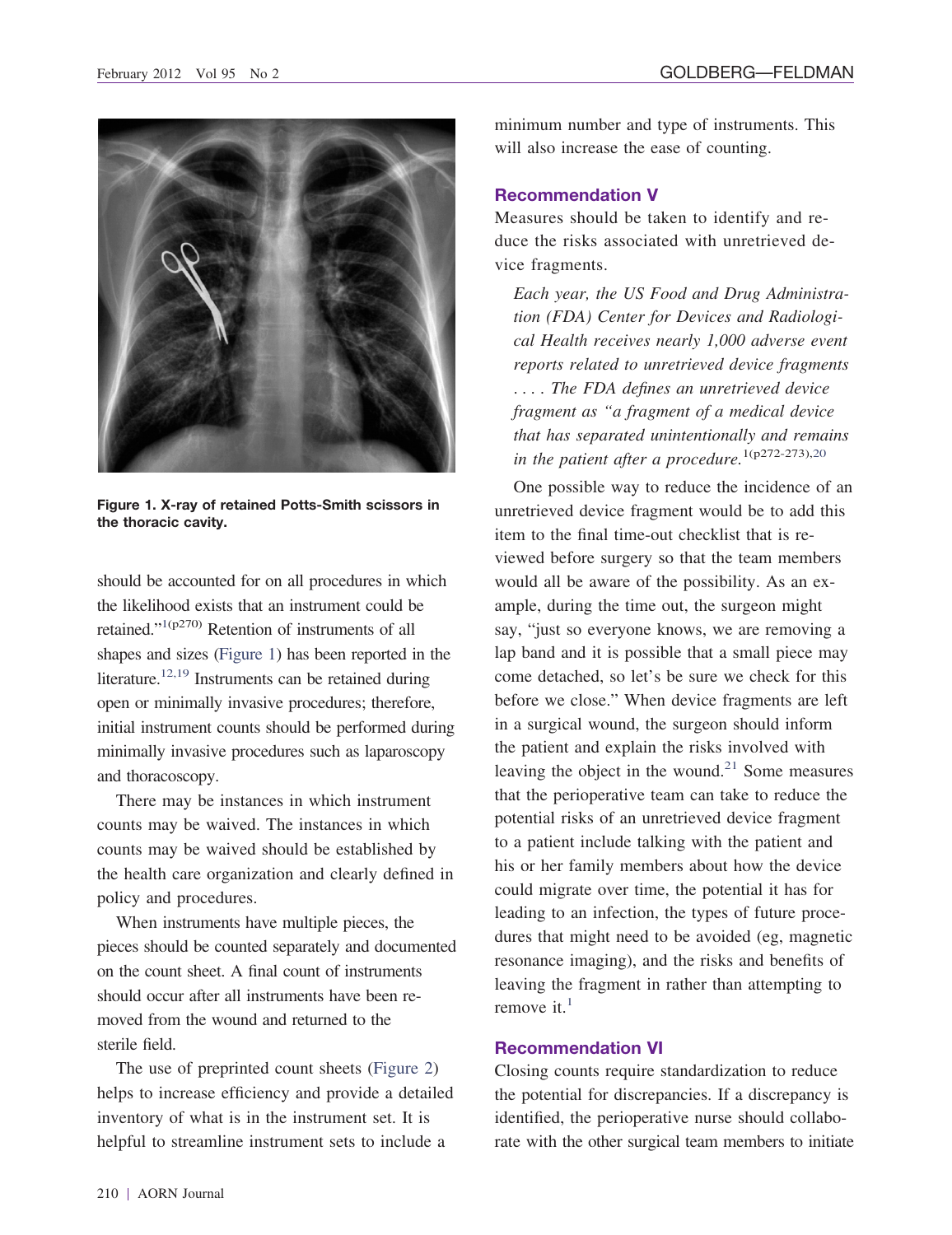| 11/3/2011 4:36 pm                                                                                                                         |              |                                    |                  |                                                                                    | <b>Minor Set</b>                                |                                      |                   |         |                                                                                                                                                                                                                 |            |
|-------------------------------------------------------------------------------------------------------------------------------------------|--------------|------------------------------------|------------------|------------------------------------------------------------------------------------|-------------------------------------------------|--------------------------------------|-------------------|---------|-----------------------------------------------------------------------------------------------------------------------------------------------------------------------------------------------------------------|------------|
| Prepared<br>Date Set                                                                                                                      |              |                                    | Set ID:          | MinorSet-000                                                                       | Set<br>Set Was                                  | General<br>Bar Code:<br>Satisfactory | Not               |         | 10015-000 Date Prepared:                                                                                                                                                                                        | 11/03/2011 |
| Sub Add Qt CPD Qty Description: Sterilization Method: Steam                                                                               |              |                                    |                  |                                                                                    |                                                 | Manufacturer                         | Product # Medtech |         | Comment                                                                                                                                                                                                         |            |
| $2\overline{ }$                                                                                                                           |              |                                    |                  | <b>KNIFE HANDLES</b>                                                               |                                                 |                                      |                   |         |                                                                                                                                                                                                                 |            |
| $^8-$                                                                                                                                     |              | 2 Handle, Knife #3                 | <b>FORCEPS</b>   |                                                                                    |                                                 | Manuf XYZ                            | 458-270 11006397  |         |                                                                                                                                                                                                                 |            |
|                                                                                                                                           |              | 2 Forcep, Smooth                   |                  |                                                                                    |                                                 | Manuf XYZ                            | 465110 11005759   |         | $\sim$ $\sim$                                                                                                                                                                                                   |            |
|                                                                                                                                           |              | 2 Forcep, Mousetooth               |                  |                                                                                    |                                                 | Manuf XYZ                            | 476-460 11014199  |         | $\label{eq:2.1} \begin{array}{ll} \mathcal{L}_{\text{max}} & \mathcal{L}_{\text{max}} & \mathcal{L}_{\text{max}} \\ \mathcal{L}_{\text{max}} & \mathcal{L}_{\text{max}} & \mathcal{L}_{\text{max}} \end{array}$ |            |
|                                                                                                                                           |              | 2 Forcep, Adson, Brown             |                  |                                                                                    |                                                 | Manuf XYZ                            | 57-250 11005757   |         | المستخدمات المستخدمات                                                                                                                                                                                           |            |
|                                                                                                                                           | $\mathbf{1}$ | Forcep, Adson                      |                  |                                                                                    |                                                 | Manuf XYZ                            | 57-210 10800590   |         |                                                                                                                                                                                                                 |            |
|                                                                                                                                           |              | 1 Forcep, Long Smooth              | <b>SCISSORS</b>  |                                                                                    |                                                 | Manuf XYZ                            | 465125 10805775   |         |                                                                                                                                                                                                                 |            |
|                                                                                                                                           | $\mathbf{1}$ |                                    |                  | Scissors, Mayo, Dissecting, Straight, 6 1/2"                                       |                                                 | Manuf XYZ                            | 460460 11005760   |         | <u> Linda and Linda</u>                                                                                                                                                                                         |            |
|                                                                                                                                           |              | 1 Scissors, Mayo, Curved           |                  |                                                                                    |                                                 | Manuf XYZ                            | 460430 11009687   |         | وأحياء المراجعين                                                                                                                                                                                                |            |
|                                                                                                                                           |              |                                    |                  | 1 Scissors, Metzenbaum, Curved, 7"                                                 |                                                 | Manuf XYZ                            | 460871 11006765   |         |                                                                                                                                                                                                                 |            |
|                                                                                                                                           | $\mathbf{1}$ |                                    | <b>HEMOSTATS</b> | Scissors, Suture, Straight, 5 1/2"                                                 |                                                 | Manuf XYZ                            | 460-110 11005983  |         | <u> 1999 - 1999 - 1999 - 1999 - 1999 - 1999 - 1999 - 1999 - 1999 - 1999 - 1999 - 1999 - 1999 - 1999 - 1999 - 199</u>                                                                                            |            |
| $^8-$                                                                                                                                     | 8            |                                    | <b>KELLYS</b>    | Clamp, Hemostat, Crile, Curved, 5 3/4"                                             |                                                 | Manuf XYZ                            | 475311 11005758   |         |                                                                                                                                                                                                                 |            |
| $2\equiv$                                                                                                                                 |              | 8 Clamp, Kelly, Curved, 6 1/2"     | <b>ALLIS</b>     |                                                                                    |                                                 | Manuf XYZ                            | 476155 10800598   |         |                                                                                                                                                                                                                 |            |
| 4                                                                                                                                         |              | 2 Clamp, Allis, Tissue, 6"         | <b>BABCOCKS</b>  |                                                                                    |                                                 | Manuf XYZ                            | 500311 11006398   |         |                                                                                                                                                                                                                 |            |
|                                                                                                                                           |              | 4 Clamp, Babcock, Tissue, 6 1/2"   |                  | <b>CLAMP, TONSIL</b>                                                               |                                                 | Manuf XYZ                            | 500400 10805756   |         |                                                                                                                                                                                                                 |            |
| $2 \quad$                                                                                                                                 |              | 2 Clamp, Tonsil 7.25"              |                  | <b>NEEDLEHOLDERS</b>                                                               |                                                 | Manuf XYZ                            | 075120            |         |                                                                                                                                                                                                                 |            |
| $6\_\_$                                                                                                                                   |              |                                    |                  |                                                                                    |                                                 | Manuf XYZ                            | 510-101 10800605  |         |                                                                                                                                                                                                                 |            |
|                                                                                                                                           |              | 2 Needleholder, Blunt,<br>(FRENCH) |                  |                                                                                    | 2 Needleholder, Crile Wood, Bulldog Jaw, 6 1/4" | Manuf XYZ                            | 510-201 10800797  |         |                                                                                                                                                                                                                 |            |
|                                                                                                                                           |              | 2 Needleholder, Long, Blunt        |                  |                                                                                    |                                                 | Manuf XYZ                            | 510111 11006767   |         |                                                                                                                                                                                                                 |            |
|                                                                                                                                           |              | 4 Clamp, Kocher, Straight          | <b>KOCHERS</b>   |                                                                                    |                                                 | Manuf XYZ                            | 476-215 11009690  |         |                                                                                                                                                                                                                 |            |
| $\mathbf{2}$                                                                                                                              |              |                                    |                  | <b>RIGHT ANGLES</b><br>2 Clamp, Lahey, Right Angle, 7 3/4"<br><b>SPONGE STICKS</b> |                                                 | Manuf XYZ                            | 496111 11009692   |         |                                                                                                                                                                                                                 |            |
| $2\equiv$                                                                                                                                 |              | 2 Spongestick, Regular             |                  | <b>TOWEL CLIPS</b>                                                                 |                                                 | Manuf XYZ                            | 454100 11007826   |         |                                                                                                                                                                                                                 |            |
| $2\overline{ }$                                                                                                                           |              | 2 Towel Clip, Backhaus, 5 1/2      | <b>STRINGERS</b> |                                                                                    |                                                 | Manuf XYZ                            | 454-300           |         |                                                                                                                                                                                                                 |            |
| $2\overline{ }$                                                                                                                           |              | 2 Stringers, 8"                    |                  |                                                                                    |                                                 | Manuf XYZ                            | US899 11033066    |         |                                                                                                                                                                                                                 |            |
| $10$ —                                                                                                                                    |              |                                    |                  | <b>RETRACTORS</b>                                                                  |                                                 |                                      |                   |         |                                                                                                                                                                                                                 |            |
|                                                                                                                                           |              | 2 Retractor, Richardson            |                  |                                                                                    |                                                 | Manuf XYZ                            | 480-125           |         |                                                                                                                                                                                                                 |            |
|                                                                                                                                           |              | 2 Retractor, Army Navy             |                  |                                                                                    |                                                 | Manuf XYZ                            | 480-190           |         |                                                                                                                                                                                                                 |            |
|                                                                                                                                           |              | 1 Retractor, Weitlaner, Dull       |                  |                                                                                    |                                                 | Manuf XYZ                            |                   |         |                                                                                                                                                                                                                 |            |
|                                                                                                                                           |              | 1 Retractor, Weitlaner, Sharp      |                  |                                                                                    |                                                 | Manuf XYZ                            | 485-325           |         |                                                                                                                                                                                                                 |            |
|                                                                                                                                           |              | 2 Retractor, Vein                  |                  |                                                                                    |                                                 | Manuf XYZ                            |                   | 1007030 |                                                                                                                                                                                                                 |            |
|                                                                                                                                           |              | 1 Retractor, Roux, Large           |                  |                                                                                    |                                                 | Manuf XYZ                            | 480-145 10805846  |         |                                                                                                                                                                                                                 |            |
|                                                                                                                                           | 1            | Retractor, Roux                    |                  |                                                                                    |                                                 | Manuf XYZ                            | 480140 11009697   |         |                                                                                                                                                                                                                 |            |
|                                                                                                                                           |              | <b>INTEGRATOR</b><br><b>NOTE</b>   |                  |                                                                                    |                                                 |                                      |                   |         |                                                                                                                                                                                                                 |            |
|                                                                                                                                           |              |                                    |                  | Steam sterilize $@$ 270 deg for 4 minutes.                                         |                                                 |                                      |                   |         |                                                                                                                                                                                                                 |            |
|                                                                                                                                           |              | Container                          |                  |                                                                                    |                                                 |                                      |                   |         |                                                                                                                                                                                                                 |            |
| Total Instruments: 66 Creation Date: 08/03/04                                                                                             |              |                                    |                  |                                                                                    | Date of Last 10/13/11                           | Number of Changes:                   | 15                |         |                                                                                                                                                                                                                 |            |
| Central Processing QA Monitor                                                                                                             |              |                                    |                  | N<br>Y                                                                             |                                                 | <b>COMMENTS</b>                      |                   |         |                                                                                                                                                                                                                 |            |
| Set Contained Dirty Instruments<br>Set Incomplete<br>Hole in Wrapper<br>No indicator<br>Labeled<br><b>Count Sheet Missing</b><br>Comments |              |                                    |                  |                                                                                    |                                                 |                                      |                   |         |                                                                                                                                                                                                                 |            |
|                                                                                                                                           |              |                                    |                  |                                                                                    |                                                 | Tech/RN:                             |                   |         |                                                                                                                                                                                                                 |            |

<span id="page-6-0"></span>**Figure 2. Preprinted count sheet.**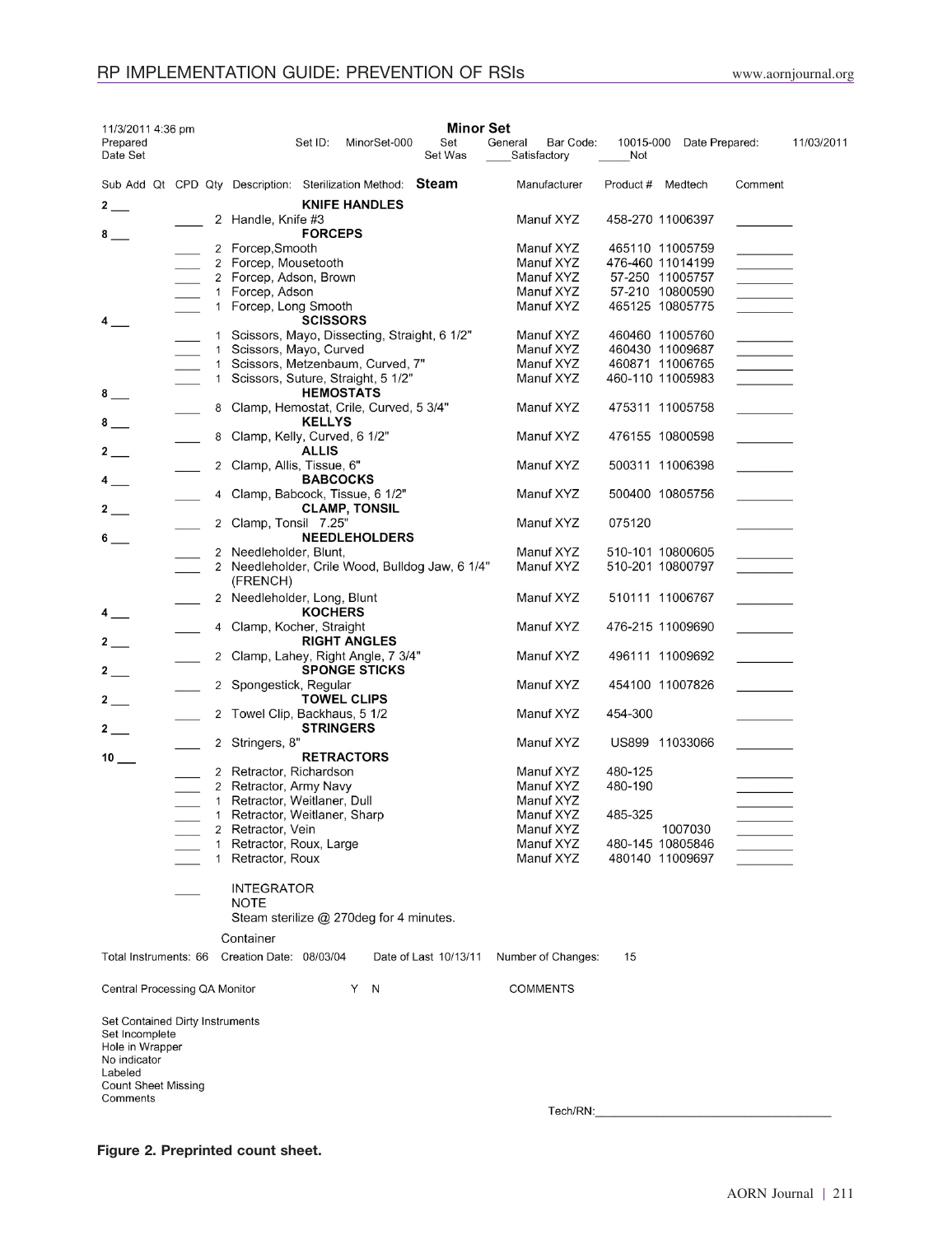the organization's investigation and reconciliation process[.22,23](#page-11-5) Early detection allows time for further wound exploration and can reduce the amount of time a patient is anesthetized. When discrepancies in counts are identified early, there is also a reduction in reopening of wounds and the need for radiographs[.24](#page-11-6)

It is the ethical responsibility of the RN circulator to notify the rest of the perioperative team as soon as a discrepancy is noted and receive verbal acknowledgment from the surgeon and other team members so that multiple actions can be initiated, including inspecting the field, floor, and trash buckets. When it is safe for the patient, wound closure should be suspended to allow for a thorough wound examination and possibly for radiographs. Taking radiographs before wound closure can prevent the need to reopen a wound. It might also prevent having to report the incident to regulatory or accrediting bodies. If the radiograph indicates an RSI, the wound can be further explored and the item retrieved before closure to prevent an RSI and, therefore, the need to report the incident.

In some instances, a health care facility may not have intraoperative radiograph capabilities. When this is the case, detailed policies and procedures should provide step-by-step instructions for the perioperative team to follow when there is a potential RSI, including transfer of the patient to a facility where the radiograph can be taken. Radiographs may also be waived in certain instances, such as when the potential RSI is a small needle or if the patient is so unstable that the risk of waiting in the OR outweighs the risk of a potential RSI. These situations should be defined in policy and procedures.

When radiographs are ordered, there should be thorough communication between the radiology technologists and the perioperative team.<sup>1(p274)[,25,26](#page-11-7)</sup> Staff members should take care to use language in the request that can be understood by non-OR personnel (eg, instead of "peanut," use "small, tightly rolled gauze"). When necessary, early con-

sultation with the radiologist can decrease time by helping him or her select the most appropriate radiograph method. Portable and image intensifier technology both provide acceptable images. Staff members in the OR also should discuss optimal imaging with the radiology technician when an RSI is suspected; this may include additional views (eg, oblique views), especially for patients who are obese.

One way to implement more effective communication between perioperative and radiology team members is to create an educational board with common retained items for the radiology department to use as a comparison. For example, perioperative team members can work with radiologists to create accurate pictures of what radiologists would look for in the event of a suspected RSI by taping an assortment of sponges to a board and then taking a radiograph. When the requisition goes through to determine whether a "peanut" was left in the wound, the radiologist will have an actual peanut sponge and a radiograph of that sponge to help him or her identify the RSI. This will also prevent misunderstandings by radiologists who might be looking for an actual peanut rather than a sponge.

Reporting of radiograph results should be timely and by direct report, including a read-back verbal confirmation.<sup>[25,26](#page-11-7)</sup> When the potential RSI is a needle, the organization should have established criteria for radiographs based on the size of the needle.

#### **Recommendation VII**

Perioperative nurses and surgeon leaders, in collaboration with risk managers, may consider the use of adjunct technologies to supplement manual count procedures. Several adjunct technologies are now available to supplement manual counts; these can be classified as count, detect, or count and detect technologies.<sup>1,27-34</sup>

Bar-code scanning systems involve a unique data matrix symbology tag annealed to the gauze. Sponges are scanned with a handheld bar-code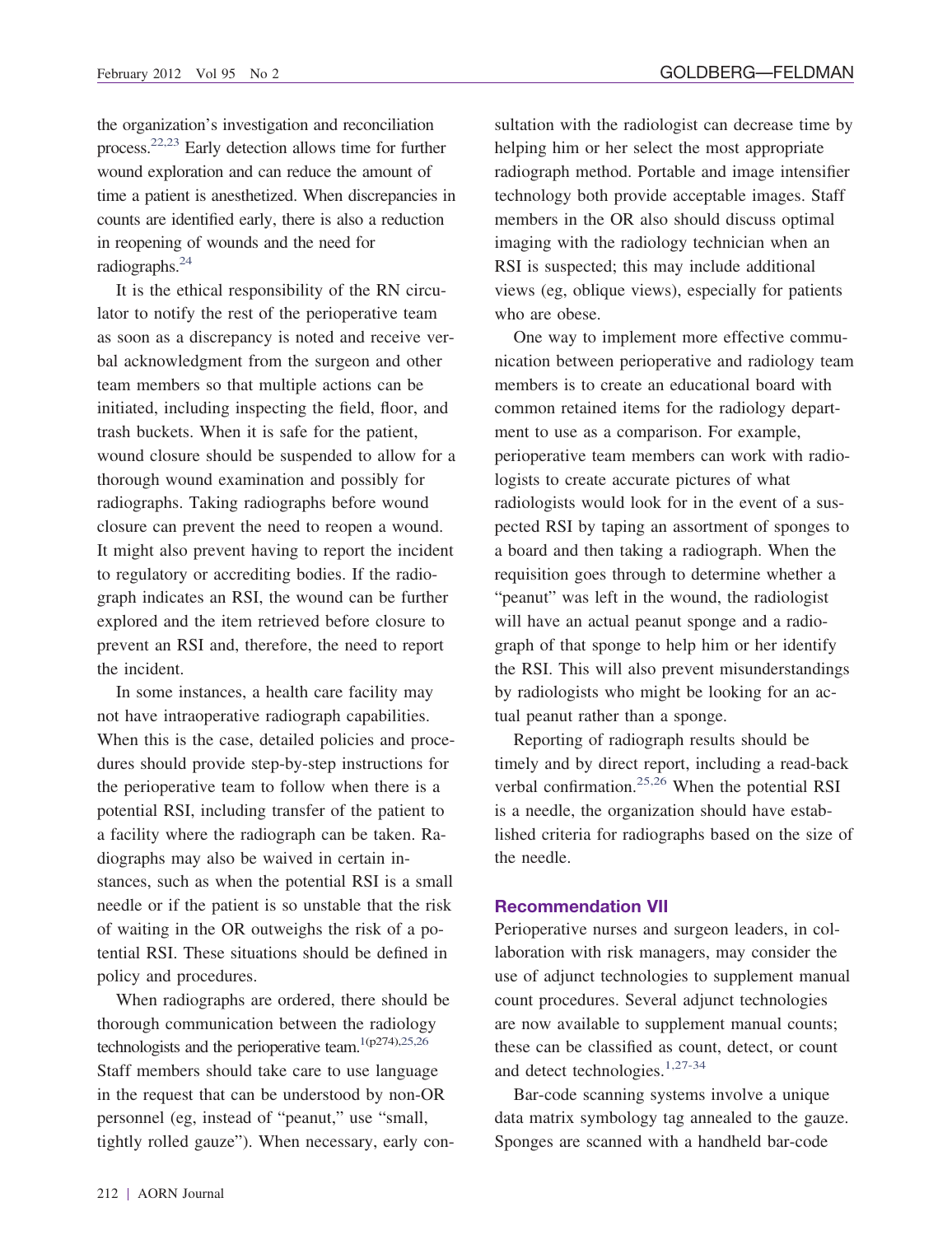reader as they are added to the sterile field and again as they are removed. The system is able to count sponges but cannot detect a sponge that is missing because bar-code detection requires that the sponge be in direct visual proximity to the bar-code reader, much like the bar codes used to scan groceries in a supermarket.

Visual proximity is not required with radiofrequency (RF) systems, which use a passive RF tag that is embedded in sponges and can be detected when a wand is within 16 to 24 inches of the tag. The wand is connected to a detection console that generates an audible and visual alarm when an RF sponge is detected. Similar to an electronic article surveillance system used in many department stores, each tag contains no specific information so the system cannot distinguish one sponge from another; rather, it can only detect a sponge either in a patient or anywhere else in the OR where the wand can be used.

An RF identification (RFID) system is able to both count and detect. Like the bar-coding system, the RFID tag for each sponge contains unique data for that specific sponge that can be identified when scanned by a handheld wand. Similar to the RF system, RFID does not require visual proximity. Thus, sponges can be counted as they are added and then again as they are removed from the field and they can be detected with the use of a wand that is waved over the patient.

The limited nature of available data regarding new technologies and continuously changing costs pose a significant problem for perioperative decision makers who must justify an additional expense to prudent institutional financial officers in a resource-poor hospital environment. When determining which, if any, of these new technologies they should adopt, these leaders should consider the costs involved in an RSI case that is not covered by insurers and legal costs, in addition to the training of staff members, the impact on OR time, ease of use, and public relations effects. Perioperative leaders also should develop a multi-

disciplinary process to evaluate and select from adjunct technologies as part of their patient safety programs. These technologies may provide added safety in the verification of counts or in identifying a falsely correct count and should always be used in conjunction with standard count procedures.

#### **The Final Four**

The final four recommendations in each AORN RP document discuss education/competency, documentation, policies and procedures, and quality assurance/performance improvement. These four topics are integral to the implementation of AORN practice recommendations. Personnel should receive initial and ongoing education and competency validation as applicable to their roles. Implementing new and updated recommended practices affords an excellent opportunity to create or update competency materials and validation tools. AORN's perioperative competencies team has developed the AORN *Perioperative Job Descriptions and Competency Evaluation Tools*<sup>[35](#page-11-9)</sup> to assist perioperative personnel in developing competency evaluation tools and position descriptions.

Documentation of nursing care should include patient assessment, plan of care, nursing diagnosis, and identification of desired outcomes and interventions, as well as an evaluation of the patient's response to care. Implementing new or updated recommended practices may warrant a review or revision of the relevant documentation being used in the facility.

Policies and procedures should be developed, reviewed periodically, revised as necessary, and readily available in the practice setting. New or updated recommended practices may present an opportunity for collaborative efforts with nurses and personnel from other departments in the facility to develop organization-wide policies and procedures that support the recommended practices. The AORN *Policy and Procedure Templates,* 2nd edition,  $36$  provides a collection of 15 sample policies and customizable templates based on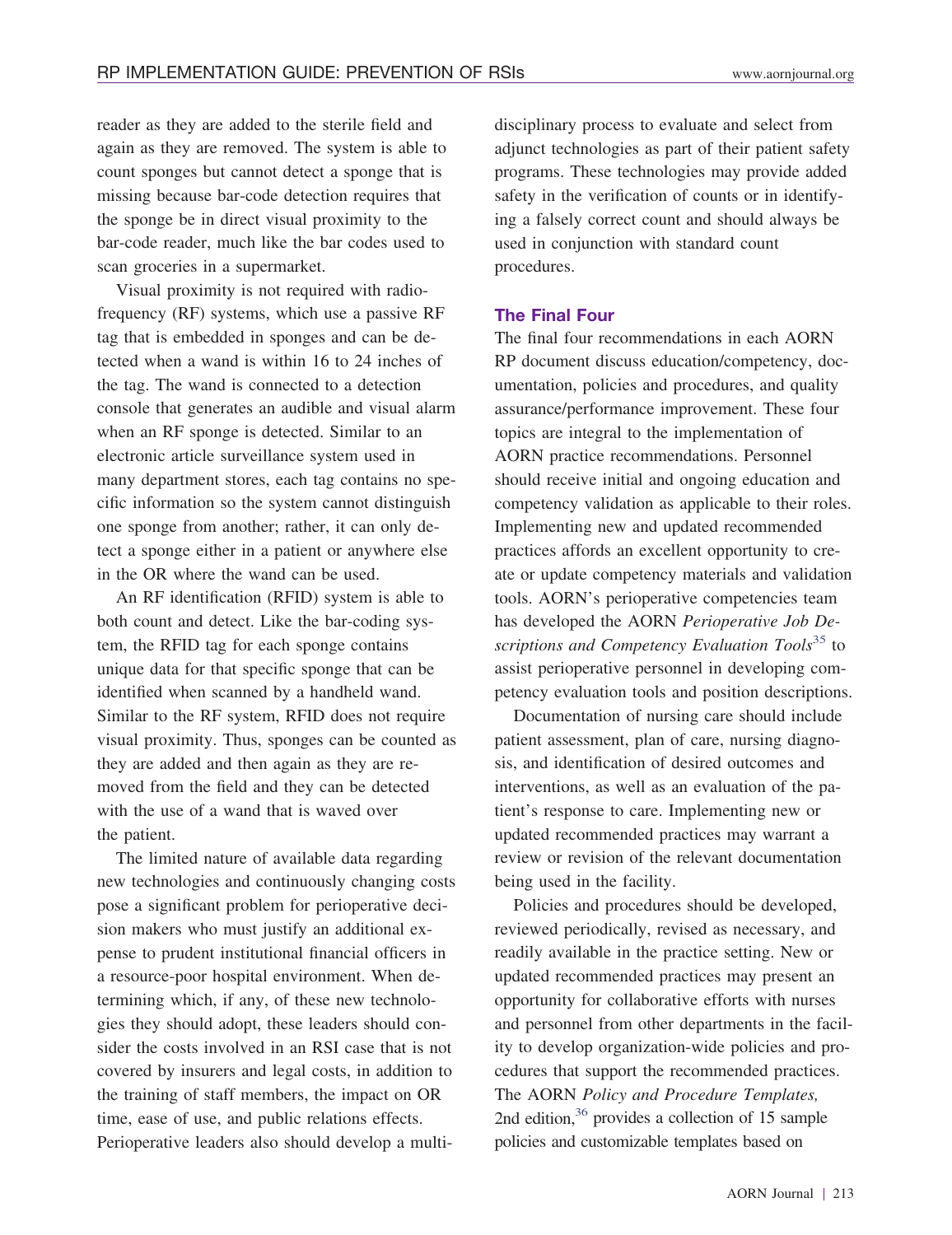AORN's *Perioperative Standards and Recommended Practices.* Regular quality improvement projects are necessary to improve patient safety and to ensure safe, quality care. For details on the final four practice recommendations that are specific to the RP document discussed in this article, please refer to the full text of the RP document.

#### **AMBULATORY PATIENT SCENARIO**

A 45-year-old man is undergoing excision of a 2-cm basal cell carcinoma on his back under local anesthesia in an ambulatory surgery center. The preference card for the surgeon performing the procedure calls for a 5-0 nylon suture with an 11-mm needle, which has been opened on the field. As the procedure is concluding, Nurse L notes that her sharps count is incorrect. What is her next step?

Nurse L should first recount her sharps to confirm that the count is incorrect. She should simultaneously inform the surgeon of the incorrect count and ask for the surgical team to explore the wound and its environs.

The count remains incorrect, and Nurse L informs the surgeon. She has been diligent about recording exactly which needles are being used

and feels with a degree of certainty that it is the 5-0 nylon needle that is missing. The surgeon states that there is no reason to worry because he has explored the wound and did not find the needle, and besides that the needle is too small to cause a problem. Should Nurse L insist that a radiograph be performed?

The answer depends on the policy of the facility. An 11-mm needle may be deemed by certain institutions to be too small to require a radiograph. If the policy of the facility requires a radiograph for this size needle, and there are radiograph capabilities available, Nurse L should insist that a radiograph be performed. Regardless of whether a radiograph is performed, if the count remains unresolved (even if a radiograph is negative), Nurse L should carefully document what has occurred and the reasons why, and the surgeon should inform the patient regarding potential risks and document this in the surgical report.

#### **HOSPITAL PATIENT SCENARIO**

Mr H is brought to the holding area for repair of what appears to be a rupturing abdominal aortic aneurysm. The preoperative area staff members,

#### Resources for Implementation

- AORN Nurse Consult Line. 800-755-2676 or 303-755-6300, option 1.
- AORN SYNTEGRITY<sup>™</sup> Standardized Perioperative Framework. *[http://www.aorn.org/Clinical\\_Practice/EHR\\_](http://www.aorn.org/Clinical_Practice/EHR_Periop_Framework/EHR_Perioperative_Framework.aspx) [Periop\\_Framework/EHR\\_Perioperative\\_Framework.aspx.](http://www.aorn.org/Clinical_Practice/EHR_Periop_Framework/EHR_Perioperative_Framework.aspx)*
- ! OR Nurse Link *[http://www.aorn.org/ORNurseLink/.](http://www.aorn.org/ORNurseLink/)*
- ! *Perioperative Job Descriptions and Competency Evaluation Tools. [http://www.aorn.org/Books\\_and\\_Publications/AORN\\_](http://www.aorn.org/Books_and_Publications/AORN_Publications/Perioperative_Job_Descriptions_and_Competency_Evaluations_Tools.aspx) [Publications/Perioperative\\_Job\\_Descriptions\\_and\\_Competency\\_](http://www.aorn.org/Books_and_Publications/AORN_Publications/Perioperative_Job_Descriptions_and_Competency_Evaluations_Tools.aspx) [Evaluations\\_Tools.aspx.](http://www.aorn.org/Books_and_Publications/AORN_Publications/Perioperative_Job_Descriptions_and_Competency_Evaluations_Tools.aspx)*
- *Policy and Procedure Templates*, 2nd edition [CD-ROM] (AORN, 2010). *[http://www.aorn.org/Books\\_and\\_Publications/](http://www.aorn.org/Books_and_Publications/AORN_Publications/Policy_and_Procedure_Templates.aspx) [AORN\\_Publications/Policy\\_and\\_Procedure\\_Templates.aspx](http://www.aorn.org/Books_and_Publications/AORN_Publications/Policy_and_Procedure_Templates.aspx)*.

*Web site access verified December 22, 2011.*

including nurses, anesthesiologists, and members of the surgical team, quickly assess and identify the patient with the help of his family members and note blood pressures that are 100/60 mm Hg and stable. He is brought to the OR where, after appropriate vital sign monitors are placed on him, anesthesia is induced and the surgery is rapidly begun. Should Nurse B, who is assigned to circulate, perform a count of instruments, sponges, and sharps?

Nurse B should not take time away from caring for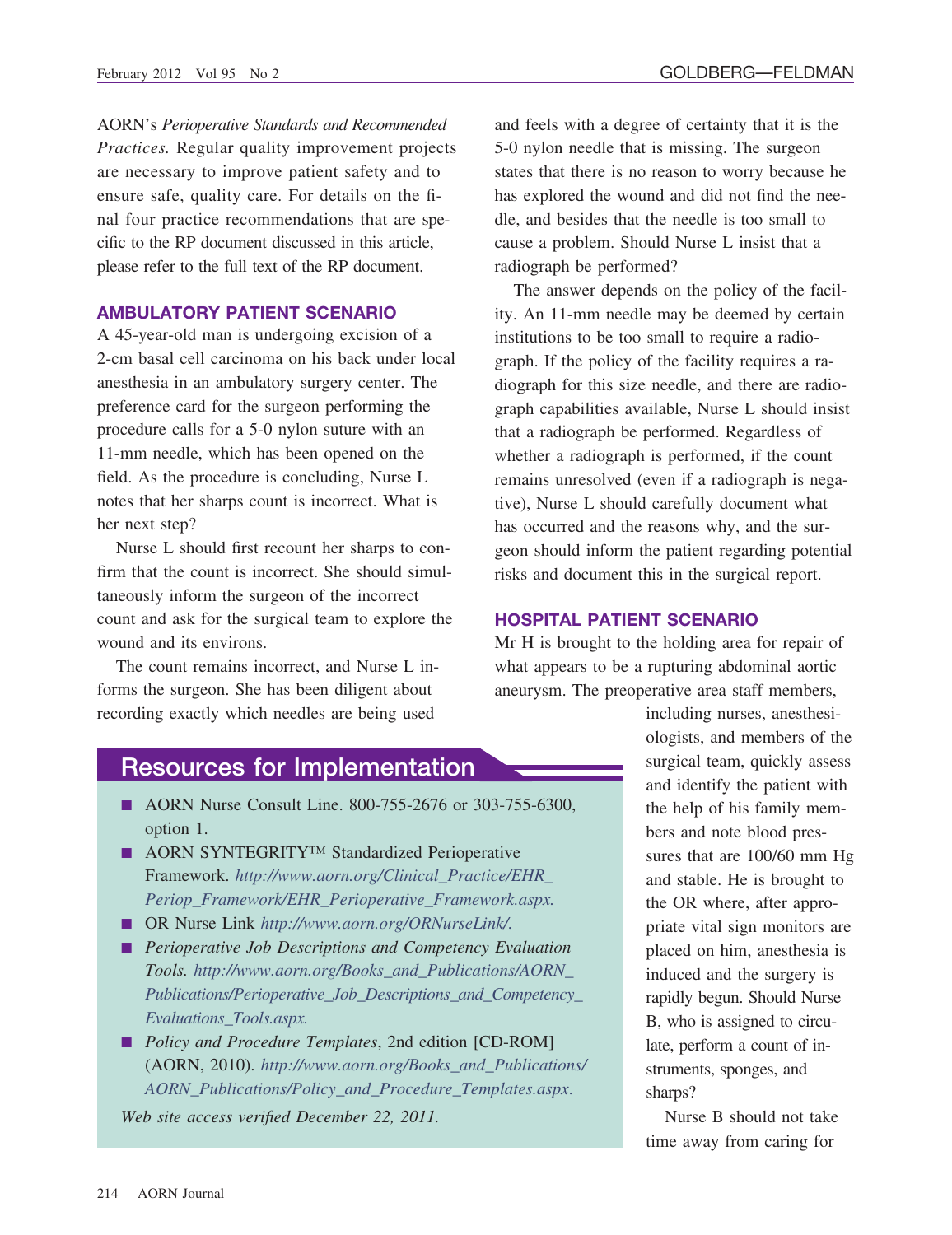this critically ill patient who is undergoing an emergency surgery to perform a count. If possible, the circulator and scrub person should attempt to count the sponges as they are opened and handed to the surgeon to validate there are the correct number of sponges in each bundle. Regardless of whether the team is able to conduct a full or partial count, Nurse B should be sure that all of the soft goods given to the surgical team are radiopaque.

The surgery goes well, and the surgical team is able to repair the aneurysm using a traditional open technique with a tubed graft. As the team is closing the abdomen, the anesthesiologist notes that the patient is stable and asks that a bed be made available in the intensive care unit. This is confirmed by the circulating nurse, who has spoken with the charge nurse in the intensive care unit. Should Nurse B ask for a portable radiograph to be sure no radiopaque surgical items have been left in the patient?

If Nurse B has been able to a perform a full and complete count according to the institution's policy, and all final counts are correct, no radiograph is needed. However, in the more likely event that this is not the case, she should discuss the appropriateness of taking a radiograph in the OR—which will delay the patient's transport to the intensive care unit—with the attending surgeon and attending anesthesiologist. If they agree that the patient is stable and that there is, therefore, adequate time, a radiograph should be ordered. Nurse B and the surgical team should then insist that the radiograph be read in a timely fashion and the results be communicated by the attending radiologist reading the film directly to the attending surgeon.

If the patient is unstable, Nurse B should communicate directly with the intensive care unit staff members to be sure that a radiograph is performed there as soon as possible. In either case, Nurse B should clearly document in her notes exactly what transpired and why, and the surgeon should do the same in the surgical report.

#### **CONCLUSION**

Implementing the recommended practices for prevention of RSI presents a unique opportunity to build collaboration within and beyond the perioperative setting and to make certain that evidencebased practices are understood and followed by all clinical practitioners. As with other lowfrequency events that have potentially severe outcomes for patients, teamwork is a critical component in the prevention of RSIs. Perioperative RNs can take an active role in preventing RSIs by providing an accurate accounting of items that are dispensed before and during a surgical or invasive procedure, using appropriate adjunct technology, and advocating for patients through collaboration with professional colleagues. AORN

#### <span id="page-10-0"></span>**References**

- <span id="page-10-1"></span>1. Recommended practices for prevention of retained surgical items. In: *Perioperative Standards and Recommended Practices*. Denver, CO: AORN, Inc; 2011:263-282.
- <span id="page-10-2"></span>2. Recommended practices for sponge, sharp, and instrument counts. In: *Perioperative Standards and Recommended Practices*. Denver, CO: AORN, Inc; 2010:207-216.
- <span id="page-10-3"></span>3. Serious reportable events in health-care 2006 update: a consensus report. Washington, DC: National Quality Forum; 2007.
- <span id="page-10-4"></span>4. Hospital Acquired Conditions. Centers for Medicare & Medicaid Services. [http://www.cms.gov/Hospital](http://www.cms.gov/HospitalAcqCond/06_Hospital-Acquired_Conditions.asp) [AcqCond/06\\_Hospital-Acquired\\_Conditions.asp.](http://www.cms.gov/HospitalAcqCond/06_Hospital-Acquired_Conditions.asp) Accessed September 23, 2011.
- 5. Sentinel event policy and procedures. In: *Comprehensive Accreditation Manual for Hospitals: The Official Handbook*. Oakbrook Terrace, IL: The Joint Commission; 2011:SE1-SE18. [http://www.jointcommission.org/assets/1/](http://www.jointcommission.org/assets/1/6/2011_CAMH_SE.pdf) [6/2011\\_CAMH\\_SE.pdf.](http://www.jointcommission.org/assets/1/6/2011_CAMH_SE.pdf) Accessed September 23, 2011.
- <span id="page-10-5"></span>6. Gawande AA, Studdert DM, Orav EJ, Brennan TA, Zinner MJ. Risk factors for retained instruments and sponges after surgery. *N Engl J Med*. 2003;348(3):229- 235.
- 7. Lincourt AE, Harrell A, Cristiano J, Sechrist C, Kercher K, Heniford BT. Retained foreign bodies after surgery. *J Surg Res*. 2007;138(2):170-174.
- <span id="page-10-6"></span>8. Cima RR, Kollengode A, Garnatz J, Storsveen A, Weisbrod C, Deschamps C. Incidence and characteristics of potential and actual retained foreign object events in surgical patients. *J Am Coll Surg*. 2008;207(1):80-87.
- <span id="page-10-7"></span>9. *Serious Reportable Events in Healthcare—2011 Update: A Consensus Report* [Draft Report for Voting]. Washington, DC: National Quality Forum; 2011.
- 10. *Serious Reportable Events in Healthcare—2006 Update: A Consensus Report*. Washington, DC: National Quality Forum; 2007.
- 11. Reason J. Safety in the operating theatre—part 2: human error and organisational failure. *Qual Saf Health Care*. 2005;14(1):56-60.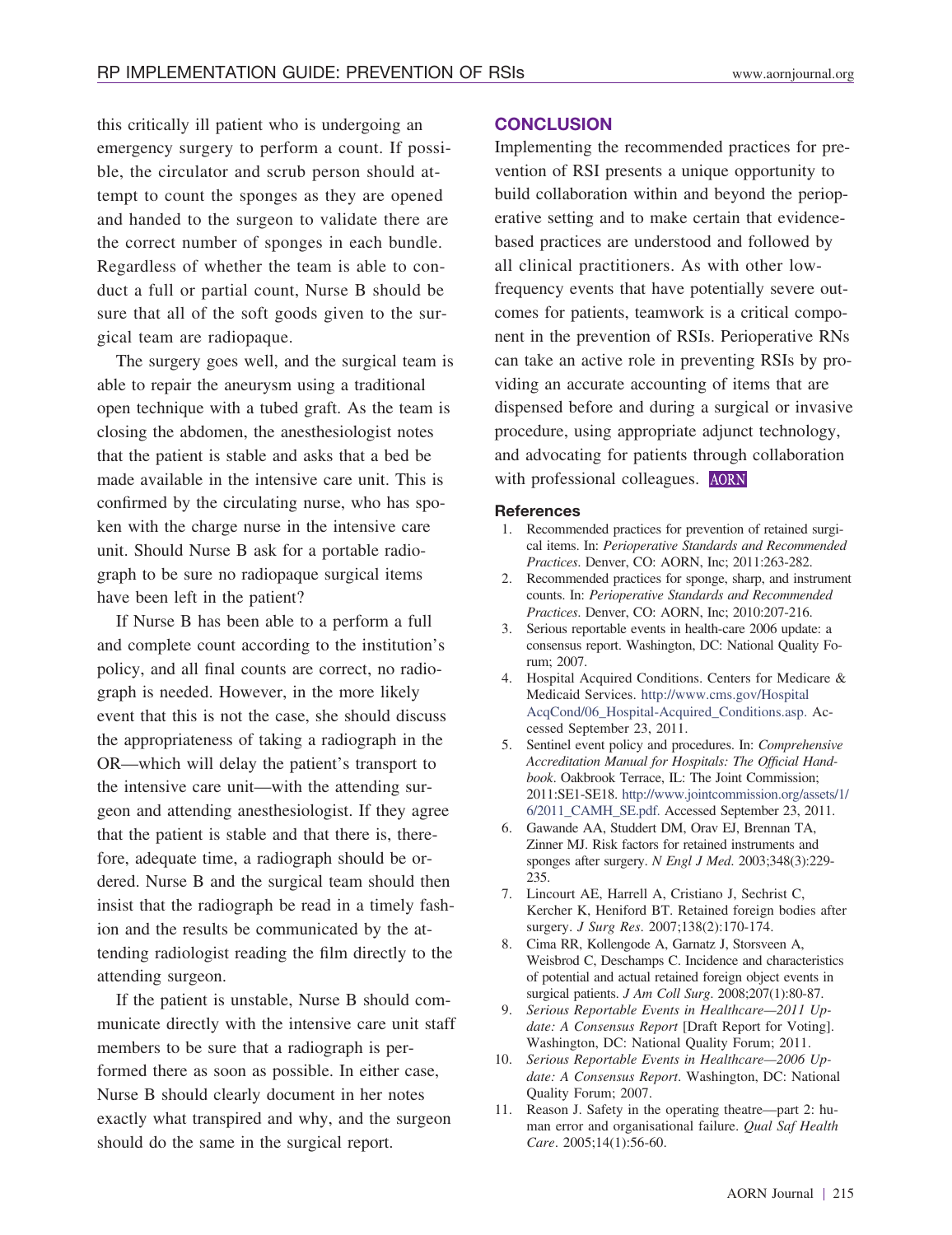- <span id="page-11-0"></span>12. Gibbs VC, Coakley FD, Reines HD. Preventable errors in the operating room: retained foreign bodies after surgery—part I. *Curr Probl Surg*. 2007;44(5):281-337.
- 13. World Alliance for Patient Safety. *Implementation Manual Surgical Safety Checklist*. 1st ed. Geneva, Switzerland: World Health Organization; 2008. [http://www.who.int/](http://www.who.int/patientsafety/safesurgery/tools_resources/SSSL_Manual_finalJun08.pdf) [patientsafety/safesurgery/tools\\_resources/SSSL\\_](http://www.who.int/patientsafety/safesurgery/tools_resources/SSSL_Manual_finalJun08.pdf) [Manual\\_finalJun08.pdf.](http://www.who.int/patientsafety/safesurgery/tools_resources/SSSL_Manual_finalJun08.pdf) Accessed September 23, 2011.
- <span id="page-11-2"></span>14. Rosenthal J, Takach M. 2007 guide to state adverse event reporting systems. *State Health Policy Survey Report*. 2007:5. [http://www.nashp.org/sites/default/files/](http://www.nashp.org/sites/default/files/shpsurveyreport_adverse2007.pdf) [shpsurveyreport\\_adverse2007.pdf.](http://www.nashp.org/sites/default/files/shpsurveyreport_adverse2007.pdf) Accessed November 3, 2011.
- 15. Greenberg CC, Regenbogen SE, Lipsitz SR, Diaz-Flores R, Gawande AA. The frequency and significance of discrepancies in the surgical count. *Ann Surg*. 2008; 248(2):337-341.
- 16. Use of x-rays for incorrect needle counts. *Pa Patient Saf Advis*. 2004;1(2):5-6.
- <span id="page-11-1"></span>17. Ponrartana S, Coakley FV, Yeh BM, et al. Accuracy of plain abdominal radiographs in the detection of retained surgical needles in the peritoneal cavity. *Ann Surg*. 2008;247(1):8-12.
- 18. AORN guidance statement: Sharps injury prevention in the perioperative setting. In: *Perioperative Standards and Recommended Practices*. Denver, CO: AORN, Inc; 2011:639-644.
- <span id="page-11-3"></span>19. Gibbs VC. Patient safety practices in the operating room: correct-site surgery and nothing left behind. *Surg Clin North Am*. 2005;85(6):1307-1319.
- <span id="page-11-4"></span>20. Public health notification: medical devices. US Food and Drug Administration. [http://www.fda.gov/cdrh/](http://www.fda.gov/cdrh/safety/011508-udf.html) [safety/011508-udf.html.](http://www.fda.gov/cdrh/safety/011508-udf.html) Accessed September 23, 2011.
- 21. Rights and responsibilities of the individual: RI.01.01.03: The hospital respects the patient's right to receive information in a manner he or she understands. In: *2010 Comprehensive Accreditation Manual for Hospitals*. Oakbrook Terrace, IL: Joint Commission Resources; 2010.
- <span id="page-11-5"></span>22. Jackson S, Brady S. Counting difficulties: retained instruments, sponges, and needles. *AORN J*. 2008;87(2): 315-321.
- <span id="page-11-6"></span>23. Beyea SC. Counting instruments and sponges. *AORN J*. 2003;78(2):290-294.
- <span id="page-11-7"></span>24. ECRI. Sponge, sharp, and instrument counts. *Healthcare Risk Control*. 2003;4(Surgery and Anesthesia 5):1-7.
- 25. Retained surgical instruments and other items. NoThing Left Behind®. [http://www.nothingleftbehind.org/](http://www.nothingleftbehind.org/Instruments.html) [Instruments.html.](http://www.nothingleftbehind.org/Instruments.html) Accessed September 23, 2011.
- 26. Whang G, Mogel GT, Tsai J, Palmer SL. Left behind: unintentionally retained surgically placed foreign bodies and how to reduce their incidence—pictorial review. *AJR Am J Roentgenol*. 2009;193(6 Suppl):S79-S89.
- 27. Beyond the count: preventing retention of foreign objects. *Pa Patient Saf Advis*. 2009;6(2):39-45.
- 28. Greenberg CC, Diaz-Flores R, Lipsitz SR, et al. Barcoding surgical sponges to improve safety: a randomized controlled trial. *Ann Surg*. 2008;247(4):612-616.
- 29. Rogers A, Jones E, Oleynikov D. Radio frequency identification (RFID) applied to surgical sponges. *Surg Endosc*. 2007;21(7):1235-1237.
- 30. ECRI. Radio-frequency surgical sponge detection: a new way to lower the odds of leaving sponges (and similar items) in patients. *Health Devices*. 2008;37(7):193-203.
- 31. Fabian CE. Electronic tagging of surgical sponges to prevent their accidental retention. *Surgery*. 2005;137(3): 298-301.
- 32. Macario A, Morris D, Morris S. Initial clinical evaluation of a handheld device for detecting retained surgical gauze sponges using radiofrequency identification technology. *Arch Surg*. 2006;141(7):659-662.
- 33. *Making Health Care Safer: A Critical Analysis of Patient Safety Practices. Evidence Report/Technology Assessment, No 43*. Rockville, MD: Agency for Healthcare Research and Quality; 2001.
- <span id="page-11-9"></span>34. ECRI Institute. RF surgical sponge detection: lowering the odds of retention. *ORRM System*. 2009;18(2):1-5.
- <span id="page-11-8"></span>35. *Perioperative Job Descriptions and Competency Evaluation Tools* [CD-ROM]. Denver, CO: AORN, Inc; 2012.
- 36. *Policy and Procedure Templates*, 2nd ed [CD-ROM]. Denver, CO: AORN, Inc; 2010.

**Judith L. Goldberg,** MSN, RN, CNOR,

CRCST, is the clinical director, Endoscopy and Sterile Processing, at The William W. Backus Hospital, Norwich, CT. *Ms Goldberg has no declared affiliation that could be perceived as posing a potential conflict of interest in the publication of this article.*

**David L. Feldman,** MD, MBA, CPE, FACS, is the chief medical officer and senior vicepresident, Hospitals Insurance Company, New York, NY. *Dr Feldman has no declared affiliation that could be perceived as posing a potential conflict of interest in the publication of this article*.

*This RP Implementation Guide is intended to be an adjunct to the complete recommended practices document upon which it is based and is not intended to be a replacement for that document. Individuals who are developing and updating organizational policies and procedures should review and reference the full recommended practices document.*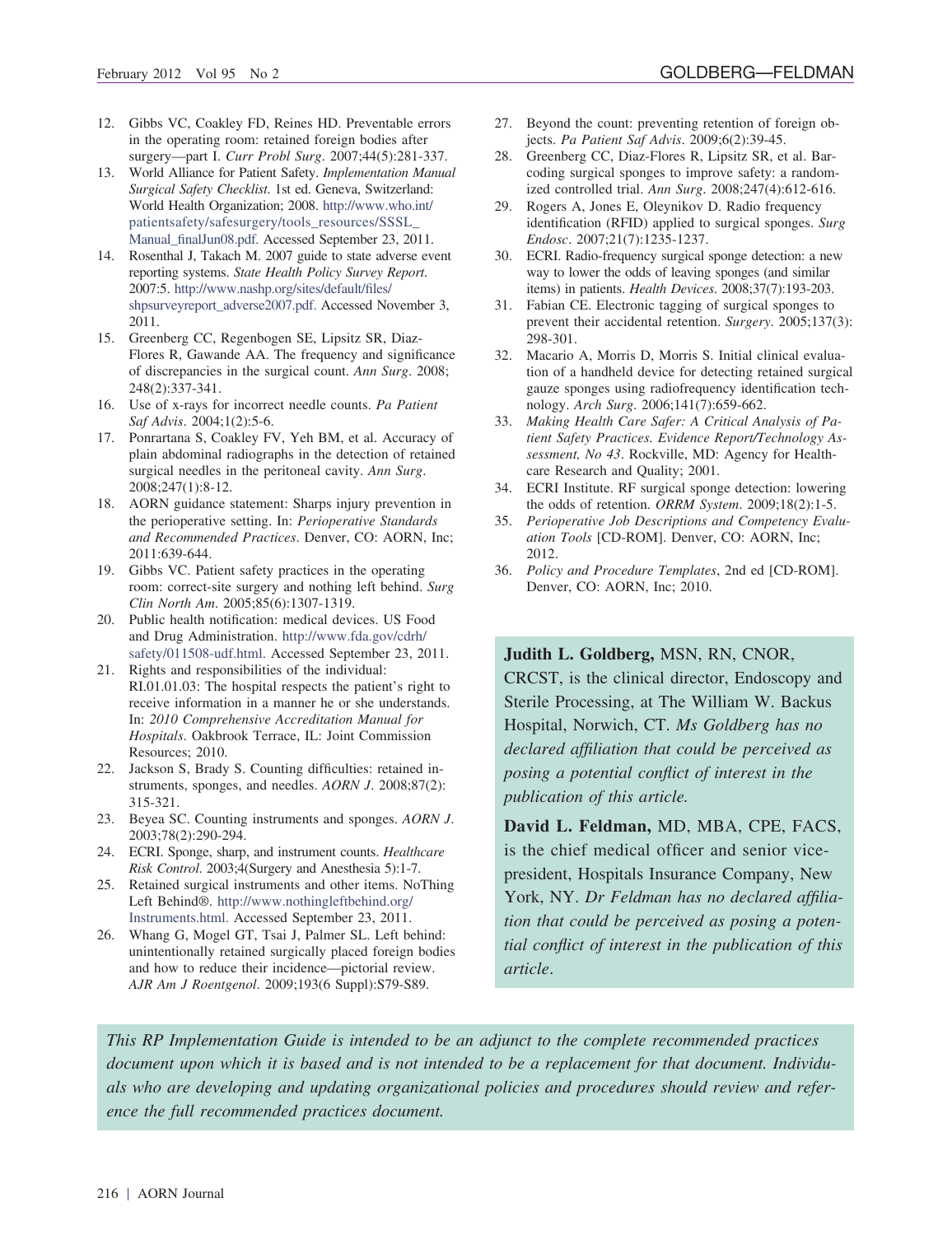# **EXAMINATION**

**CONTINUING EDUCATION PROGRAM 2.7**



# **Implementing AORN Recommended WWW.aorn.org/CE Practices for Prevention of Retained Surgical Items**

## PURPOSE/GOAL

To educate perioperative nurses about how to implement the AORN "Recommended practices for prevention of retained surgical items [RSIs]" in inpatient and ambulatory settings.

### **OBJECTIVES**

- **1.** Identify the purpose of AORN's "Recommended practices for prevention of retained surgical items."
- **2.** Discuss AORN's recommendations for preventing RSIs.
- **3.** Explain factors that can increase the risk of an RSI.
- **4.** Recognize the types of costs associated with treating an RSI.
- **5.** Discuss considerations that should be included in a count policy.

**The Examination and Learner Evaluation are printed here for your convenience. To receive continuing education credit, you must complete the Examination and Learner Evaluation online at** *<http://www.aorn.org/CE>***.**

#### **QUESTIONS**

- **1.** The purpose of AORN's "Recommended practices for prevention of retained surgical items" is to provide guidance to perioperative nurses in preventing RSIs in patients undergoing surgical and other invasive procedures.
	- *a.* true *b.* false
- **2.** Changes to the revised recommended practices document include
	- **1.** a title change to reflect the full scope of preventing RSIs.
	- **2.** discussion of unretrieved device fragments.
	- **3.** emphasis on the role of the entire surgical team in preventing RSIs.
- **4.** mention of the role of adjunct technologies.
- **5.** suggestions regarding the role of imaging. *a.* 1, 3, and 5 *b.* 2 and 4 *c.* 2, 3, 4, and 5 *d.* 1, 2, 3, 4, and 5
- **3.** Factors that can lead to increased risk of an RSI include
	- **1.** a patient with a low body mass index.
	- **2.** an unplanned change in the surgical procedure.
	- **3.** breakdowns in communication.
	- **4.** emergency surgery.
	- **5.** incorrect counts of sponges and instruments.
	- **6.** multiple surgical teams.

| a. 1, 3, and 4       | b. 2, 4, and 5          |
|----------------------|-------------------------|
| c. 2, 3, 4, 5, and 6 | d. 1, 2, 3, 4, 5, and 6 |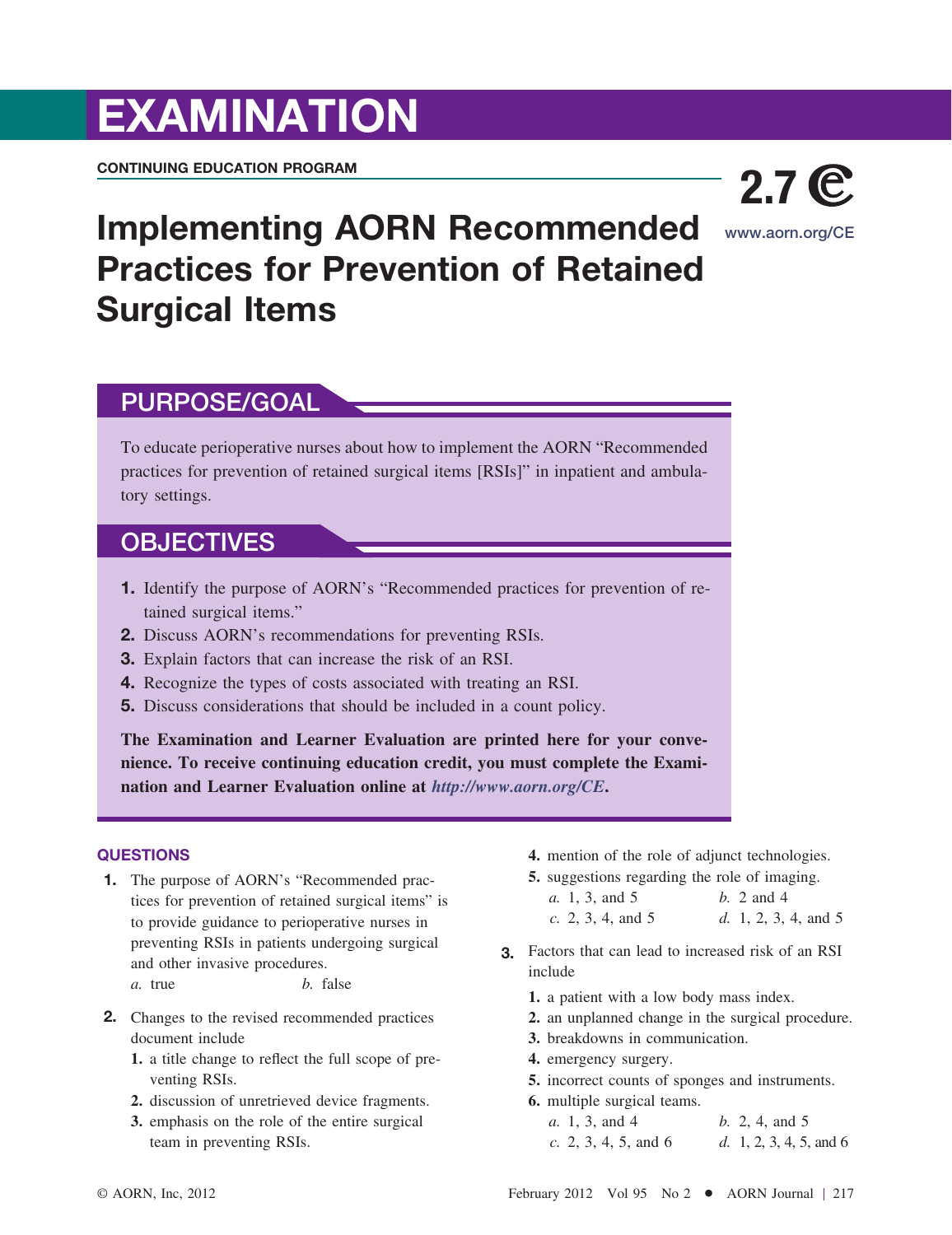- **4.** Many third-party payers will no longer reimburse for treatment performed as a result of an RSI, which makes RSI prevention important to the facility's bottom line. *a.* true *b.* false
- **5.** Team members who share responsibility for preventing RSIs include
	- **1.** anesthesia professionals.
	- **2.** environmental services staff members.
	- **3.** RN circulators.
	- **4.** scrub persons.
	- **5.** surgeons.
		- *a.* 1 and 2 *b.* 3, 4, and 5 *c.* 1, 2, 4, and 5 *d.* 1, 2, 3, 4, and 5
- **6.** In facilities where procedures requiring the frequent use of small needles are performed, the count policy should
	- *a.* be developed by the circulating RN.
	- *b.* clearly delineate who is responsible for informing the patient should a needle be retained.
	- *c.* give general suggestions for what types of needles should be looked for on a radiograph.
	- *d.* allow flexibility in who should read radiograph films.
- **7.** Considerations to take regarding unretrieved device fragments include
	- **1.** adding this item to the final time-out checklist that is reviewed before surgery.
	- **2.** assuring the patient and his or her family members that the retained device fragment will not migrate over time.
	- **3.** explaining the types of procedures the patient should avoid in the future if a retained device fragment is not removed.
	- **4.** informing the patient and explaining the risks involved if a device fragment is left in the wound.

| a. 1 and 2     | b. $3$ and $4$    |
|----------------|-------------------|
| c. 1, 3, and 4 | d. 1, 2, 3, and 4 |

- **8.** When a discrepancy in the count is identified,
	- *a.* the RN circulator should notify the perioperative team as soon as there is an appropriate break in surgical activity.
	- *b.* team members should inspect the surgical field, the floor, and trash buckets.
	- *c.* wound closure should continue on schedule to prevent the next procedure from starting late.
	- *d.* it is preferable to perform radiographs after wound closure if they are deemed necessary.
- **9.** Perioperative nurses can implement more effective communication between perioperative and radiology team members by
	- **1.** creating an educational board with common retained items for radiology personnel to use as a comparison.
	- **2.** helping to establish criteria for radiographs based on needle sizes.
	- **3.** using common OR terminology like "peanut" when describing retained items to radiology personnel.
	- **4.** working with radiologists to create accurate pictures of what radiologists would look for.

| a. 1 and 2            | $h.$ 3 and 4      |
|-----------------------|-------------------|
| <i>c.</i> 1, 2, and 4 | d. 1, 2, 3, and 4 |

- **10.** When determining whether adjunct technologies should be adopted, perioperative leaders should
	- **1.** consider the various costs associated with an RSI case.
	- **2.** develop a multidisciplinary process to evaluate and select from technologies as part of a patient safety program.
	- **3.** ensure that adjunct technologies are always used in conjunction with standard count procedures.

|  | <i>a</i> . 1 and 2 | $h. 1$ and 3   |
|--|--------------------|----------------|
|  | c. 2 and 3         | d. 1, 2, and 3 |

The behavioral objectives and examination for this program were prepared by Kimberly Retzlaff, editor/team lead, with consultation from Rebecca Holm, MSN, RN, CNOR, clinical editor, and Susan Bakewell, MS, RN-BC, director, Perioperative Education. Ms Retzlaff, Ms Holm, and Ms Bakewell have no declared affiliations that could be perceived as potential conflicts of interest in the publication of this article.